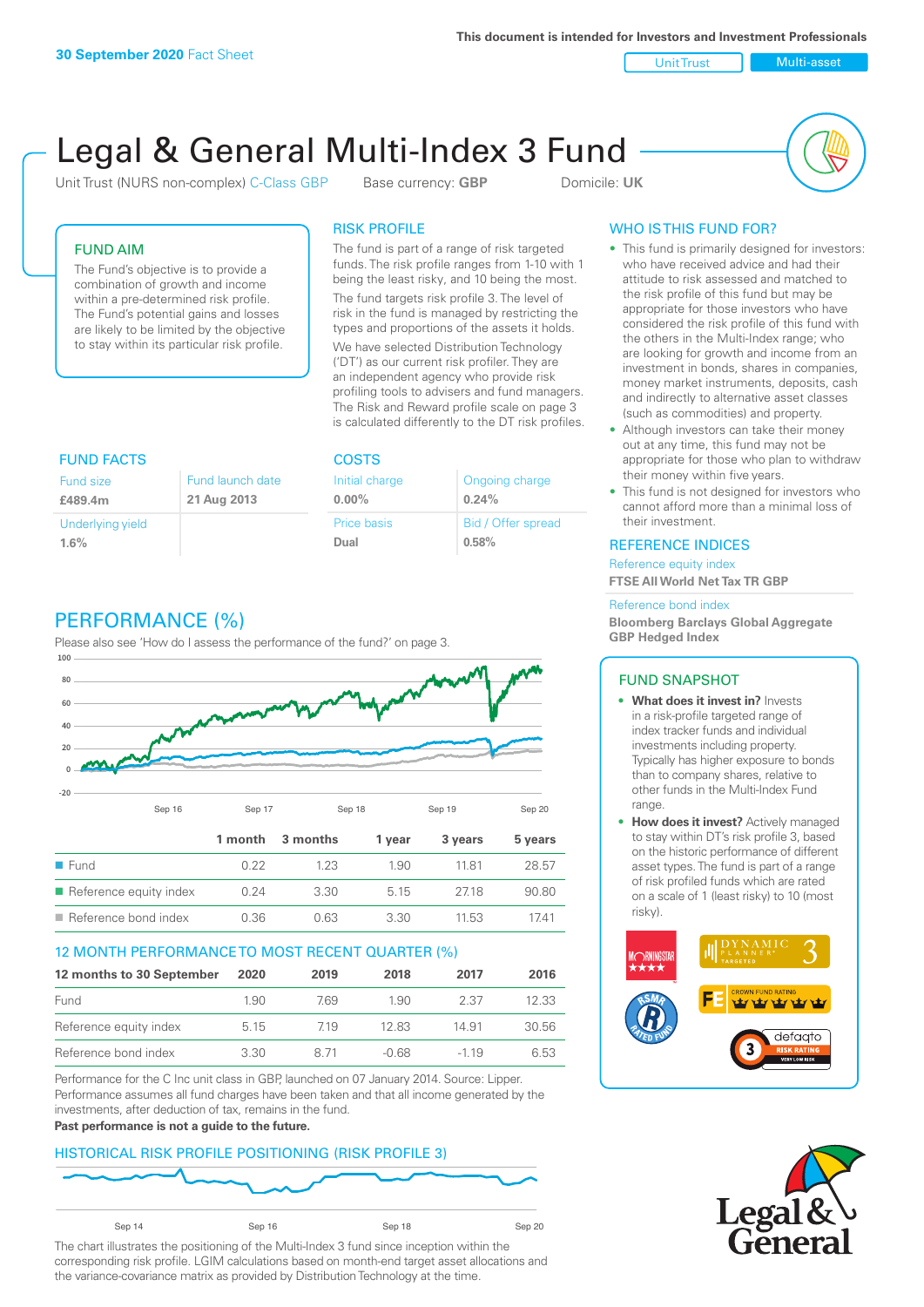# Legal & General Multi-Index 3 Fund

Unit Trust (NURS non-complex) C-Class GBP

# PORTFOLIO BREAKDOWN

All data source LGIM unless otherwise stated. Totals may not sum due to rounding.





### FUND MANAGERS

The fund managers have responsibility for managing the multi-index fund range. They are part of the Multi-Asset Funds (MAF) team in LGIM. This team focuses on designing and managing multi-asset funds that are tailored to match the specific objectives of various client types. The team sits within a wider Asset Allocation team which combines both depth of experience with a broad range of expertise from different fields, including fund management, investment consulting and risk management roles.

# TOP 10 HOLDINGS (%)

| <b>GBP</b> Liquidity                | 16.5 |
|-------------------------------------|------|
| UK Corporates Index Trust           | 12.0 |
| Global Inflation Linked Index Trust | 9.0  |
| <b>Global Corporates OEIC</b>       | 7.0  |
| UK Gilts All stocks                 | 7.0  |
| High Income Trust                   | 6.5  |
| US Equities Index Trust             | 5.3  |
| UK Equities Index Trust             | 4.0  |
| Japan Equities Index Trust          | 3.5  |
| Aust 10yr                           | 3.5  |
|                                     |      |